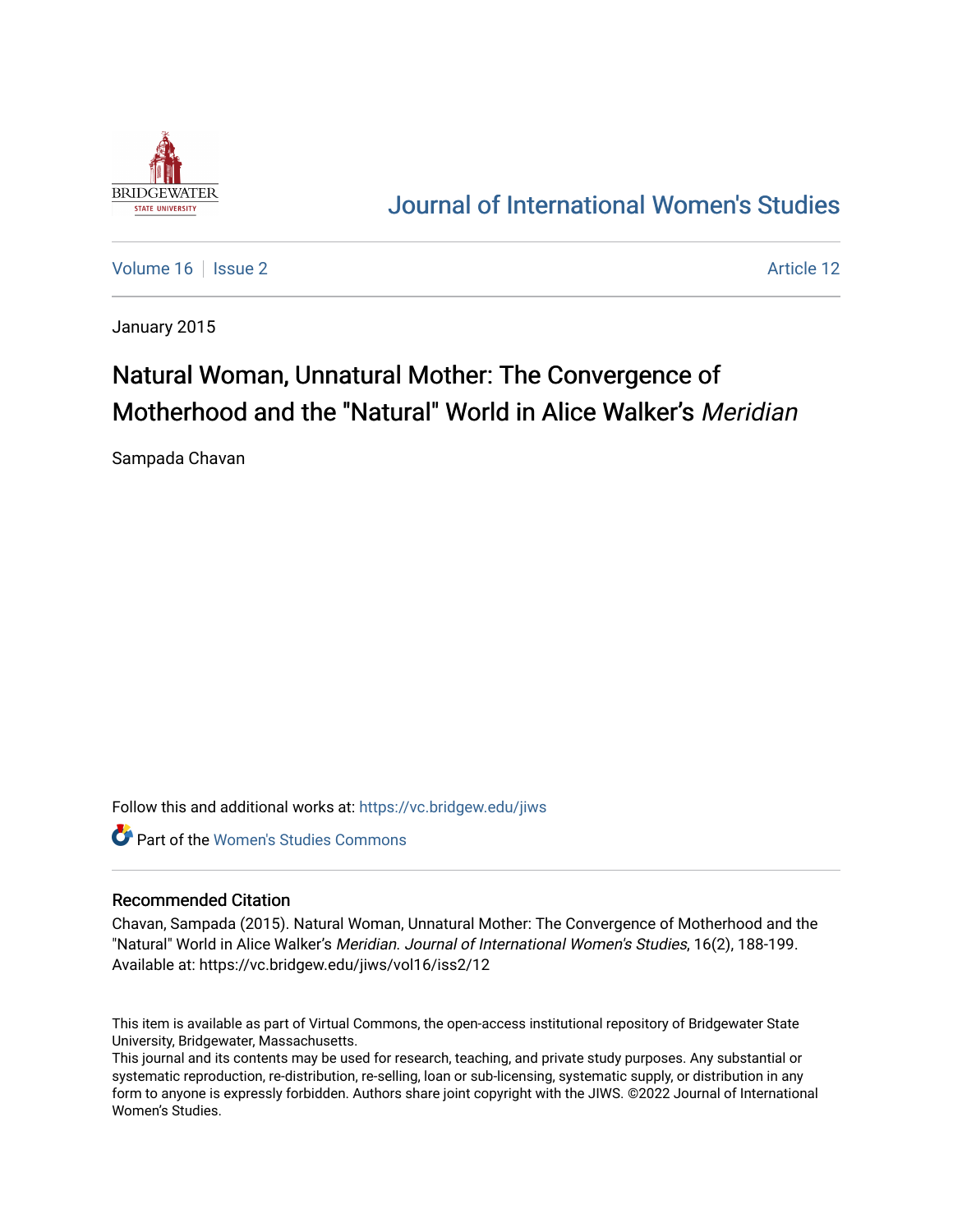#### Chavan: Natural Woman, Unnatural Mother

This journal and its contents may be used for research, teaching and private study purposes. Any substantial or systematic reproduction, re-distribution, re-selling, loan or sub-licensing, systematic supply or distribution in any form to anyone is expressly forbidden. ©2015 Journal of International Women's Studies.

#### **Natural Woman, Unnatural Mother: The Convergence of Motherhood and the "Natural" World in Alice Walker's** *Meridian*

By Sampada Chavan<sup>1</sup>

#### **Abstract**

Many cultures around the world equate being womanly to being motherly. However, all women are not physically or psychologically equipped to handle motherhood. What happens to these women who are burdened with motherhood and are unable to deal with it? Alice Walker's protagonist in her novel *Meridian* is an otherwise accomplished woman, but she fumbles with the notion of ideal woman-ness. Cultural conventions also dictate that women are closer to nature and that motherhood is a "natural" and expected outcome in a woman's life. While Meridian is close to nature, she has no interest in motherhood. This duality in her personality can be explained with the help of ecofeminist criticism. This essay, with the help of ecofeminist theories, analyzes Meridian's natural affinity to nature, and her "unnatural" inclination of being a non-mother.

*Key Words*: Ecofeminism, Nature, Motherhood

#### **Introduction**

### "The very proximity of the maternal body to 'natural' forces often catalyzes antinatural, antimaternal feminisms." Stacy Alaimo, *Undomesticated Ground*

In many cultures motherhood is seen as a blessing and an expected outcome of being a woman. Cultural norms force a girl to believe that her body and mind are created to reproduce and motherly qualities come naturally to all female beings in general. While these expectations are universally found, black American women have a history of being the maternal center of families. Dating back to the time of slavery, African American families have functioned with the clearly delineated roles for men and women, due to the fact that the structure of the family was always in a state of flux. In cases where enslaved black men would be sold off to other masters while their wives and children were retained, black women quickly learned that they had to be the glue that held the family together. In such communities with core values of "family-first," women as mothers were expected to be the crucial link that kept the enslaved community together. Even if the fathers were not a part of the family unit, "women earned for the slave family some security against sale and separation when they had and nurtured children" (White 159), thereby enhancing the value of motherhood in the minds of black women.

<sup>&</sup>lt;sup>1</sup> Sampada Chavan received her PhD from University of Houston and teaches at Houston Community College. She grew up in India and moved to the US for further studies, and she is fascinated by the similarities between the two cultures—especially postcolonial Indian literature and 20th century African American literature.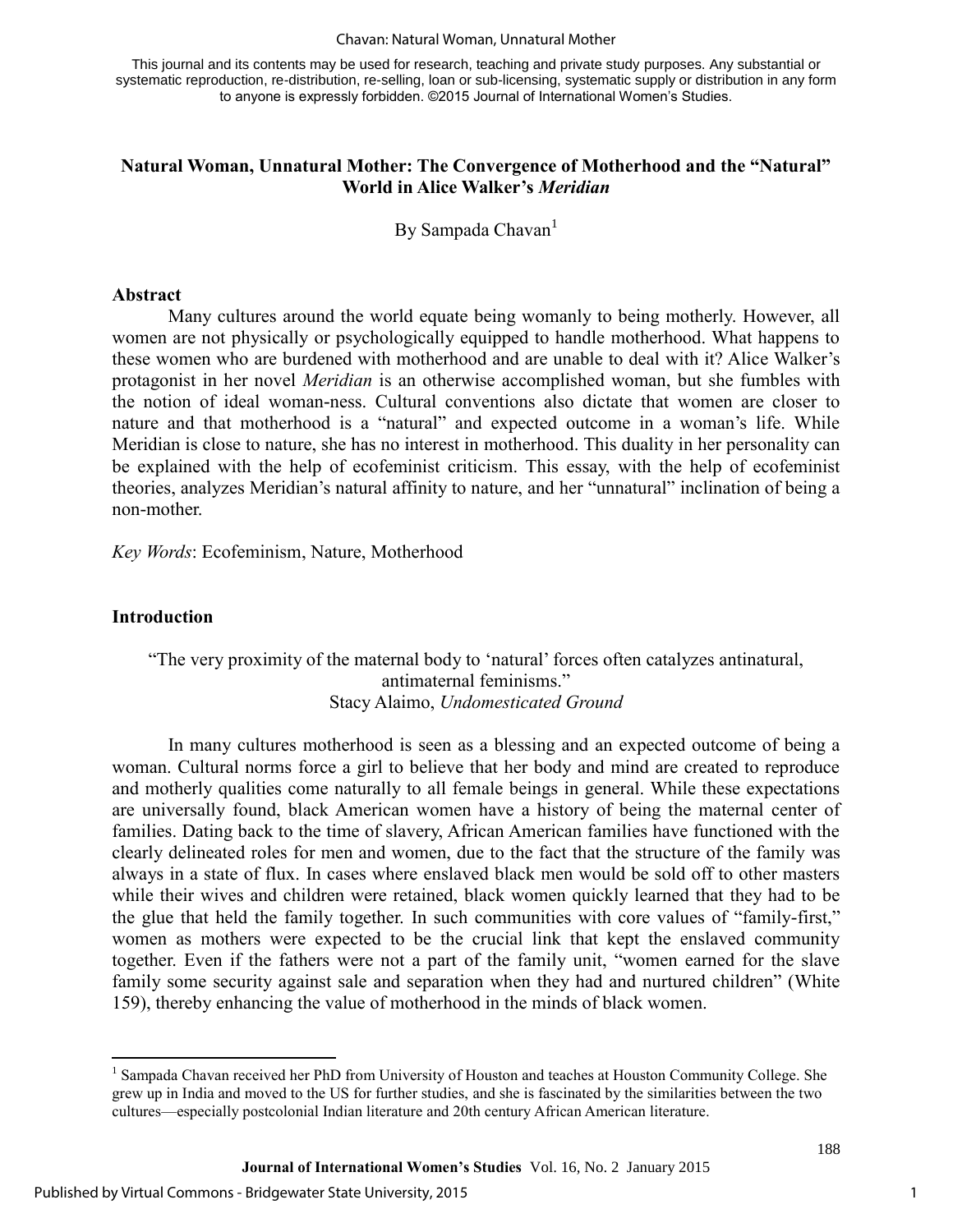Being stereotyped in the restrictive and simplistic options of either a Jezebel or Mammy<sup>2</sup>, African American women were also burdened with the idea that they had to become mothers in order to fulfill a notion of ideal womanhood. Writers like Alice Walker, however, attempt to create in their fiction characters that cannot be categorized easily. An example of this can be found in Walker's *Meridian*, where her protagonist, who despite having the biological requirements of becoming a mother, lacks the capacity to enjoy or desire motherhood. Meridian sees herself more than just how society defines her, and she struggles to create for herself a space of her own.

Besides being a woman who rejects the role of herself as a mother in a traditional patriarchal marriage, Meridian is (along with some other women in the novel) also particularly close to nature. It is this duality of rejecting motherhood but feeling closeness to nature that sets Meridian apart from other women who deny the control of patriarchy. Ultimately, characters like Meridian become more fluid subjects and lend themselves to a unique kind of criticism. Because Meridian finds herself being compassionate to wilderness and learns more about humans with the help of nature, an ecofeminist reading of the novel explains Meridian's unique characteristics. However, the presence of nature in Walker's novel is not simplistic and the way the women, especially the protagonist, interact with nature changes throughout the novel. A reading of *Meridian* with the help of ecofeminist theories clarifies the role women wish to play in their society, and it especially helps understand Meridian's negotiation with her life as a mother and an activist. Similar to the trends in ecofeminist theories that grapple with the relationship between nature and women, Meridian and the novel's women are also at odds with their own relationship with nature and their role in society. The central figure, Meridian struggles with her role as a mother and her personal relationship with her natural surroundings, and when she moves away from one, she also moves away from the other, and such a movement is often accompanied with violence.

#### **Using Ecofeminsim to Understand Meridian's Reluctant Motherhood**

Alice Walker's second novel *Meridian* (1976)<sup>3</sup> is set against the backdrop of the Civil Rights Movement in America. Meridian is from a middle-class African American family in the South. While her youth is spent in playfully discovering her own sexuality, Meridian's life takes a sharp turn when she becomes pregnant before the age of seventeen and marries her son's father. A casual encounter with a group of activists, who are in town to urge people to vote, changes Meridian's future, and a chance to go to college in Atlanta on a scholarship further asserts her life as an activist herself. Her life of activism, however, is filled with challenges as she tries to figure out her role in the movement and in society.

While in college, Meridian displays an affinity to nature and finds respite in her ecological surroundings. Her intimacy to the earth is a quality that has been handed down to her genealogically, and she learns from other women to be in tune with her natural surroundings. By the same token, one imagines that culturally-labeled "feminine" characteristics like motherhood are also handed down in the female lineage, and a girl learns to be a "woman" through her female ancestors. Thereby, the assumption is that a woman is a "natural" mother, i.e. becoming a mother runs in her blood. The word natural here has binary meanings—a characteristic that

 $\overline{\phantom{a}}$ 2 For more information on these stereotypes, look at Patricia Hill Collins's *Black Feminist Thought* section on "Mammies, Matriarchs, and Other Controlling Images."

<sup>3</sup> Walker's first novel is *The Third Life of Grange Copeland* published in 1970.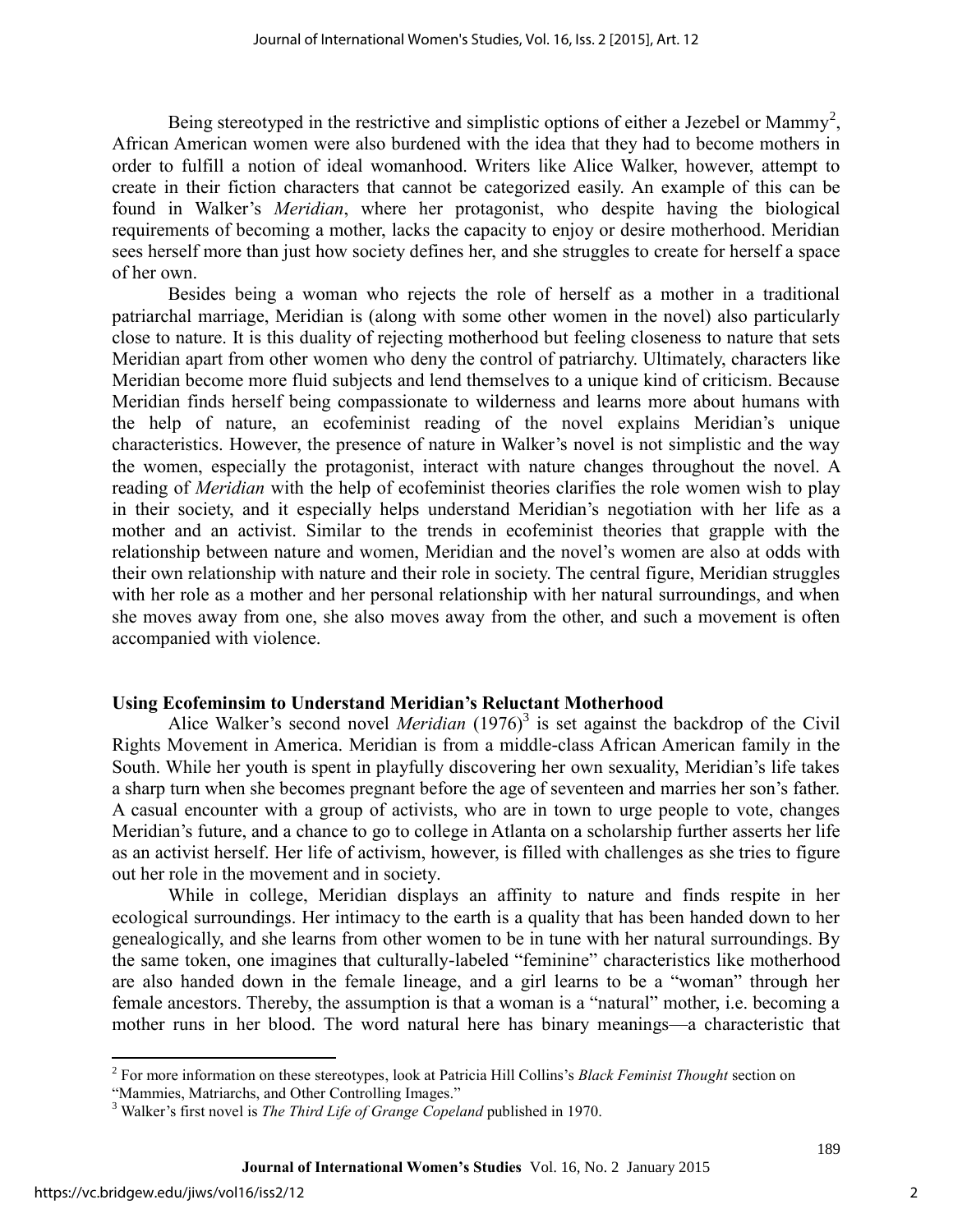typifies nature and an attribute that is native to your being. As far as being a woman is concerned, Meridian fulfills the first category, but does not have the qualities for the second. She is "natural" and has an affinity to nature; however, she is an "unnatural" mother. Simultaneously, Meridian's disinclination to be a mother also has an effect on her relationship with nature.

The kinship between women and nature is a complicated one, and to better understand the duality in Meridian, we must take a closer look at the history of ecofeminism. Considered by some experts as the third wave of feminism, Nöel Sturgeon defines it thusly: "Ecofeminism is a contemporary political movement operating on the theory that the ideologies which authorize injustices based on gender, race, and class are related to the ideologies which sanction the exploitation and degradation of the environment" (260). Thus, women and nature are similar to one another because they are both oppressed by society, and because the two share this similarity, women are closer to nature and understand it much better. Lynn M. Stearney adds that the "ideal of motherhood has been used in the environmental movement to characterize the relationship between the Earth and its inhabitants" (145). She explains this further:

The maternal archetype functions persuasively within the context of ecofeminism through its ability to (1) construct an analogy between women's role in biological reproduction and the cycles of nature as a premise of women's greater attunement to the environment; and (2) reinforce the socially created contract that it is women who have the requisite psychological characteristics to "mother," biologically, emotionally, and environmentally. (151-152)

If we take the above mentioned ecofeminist criticism into consideration, Meridian, nature-loving woman as she is, must also fit the mold of a mother easily. Ecofeminist scholar Carolyn Merchant explains that "Not only was nature in a generalized sense seen as female, but also the earth, or geocosm, was universally viewed as a nurturing mother, sensitive, alive, and responsive to human action" (20-22). This means that nature is qualified as a specific gender, and that gender is then further burdened with the need to have certain characteristics of nurture and nourishment. This results in the blurring of the boundaries between a woman and nature—so nature becomes nourishing and motherly because it is female, and women are expected to be born with mothering qualities because they are just like "mother earth."

Sherry Ortner, in her seminal essay "Is Female to Male as Nature Is to Culture?" explains that the "pan-cultural second-class status" of women is due to the fact that "women are [...] identified or symbolically associated with nature" (73), whereas men associate themselves with culture. She claims that since culture subordinates nature, men subordinate women, and in turn women are "in general quite satisfied with their position, since it affords them protection and the opportunity to maximize maternal pleasures, which to them are the most satisfying experiences in life" (71). But what about women like Meridian, who do not view motherhood as a "satisfying experience"? Because motherhood is biologically a gender-specific phenomenon, the weight of motherhood often rests on women, and trends in environmental awareness add the weight of ecological responsibility on the women's shoulders as well. Now, however, critics like Stearney point out that there is an inherent problem caused by this ecofeminist "rhetoric [which] sets up a conceptual framework that has the potential to confuse symbolic and concrete realities in both environmentalism and feminism" (155). She further points out the many issues with regard to forcing the maternal archetype on nature: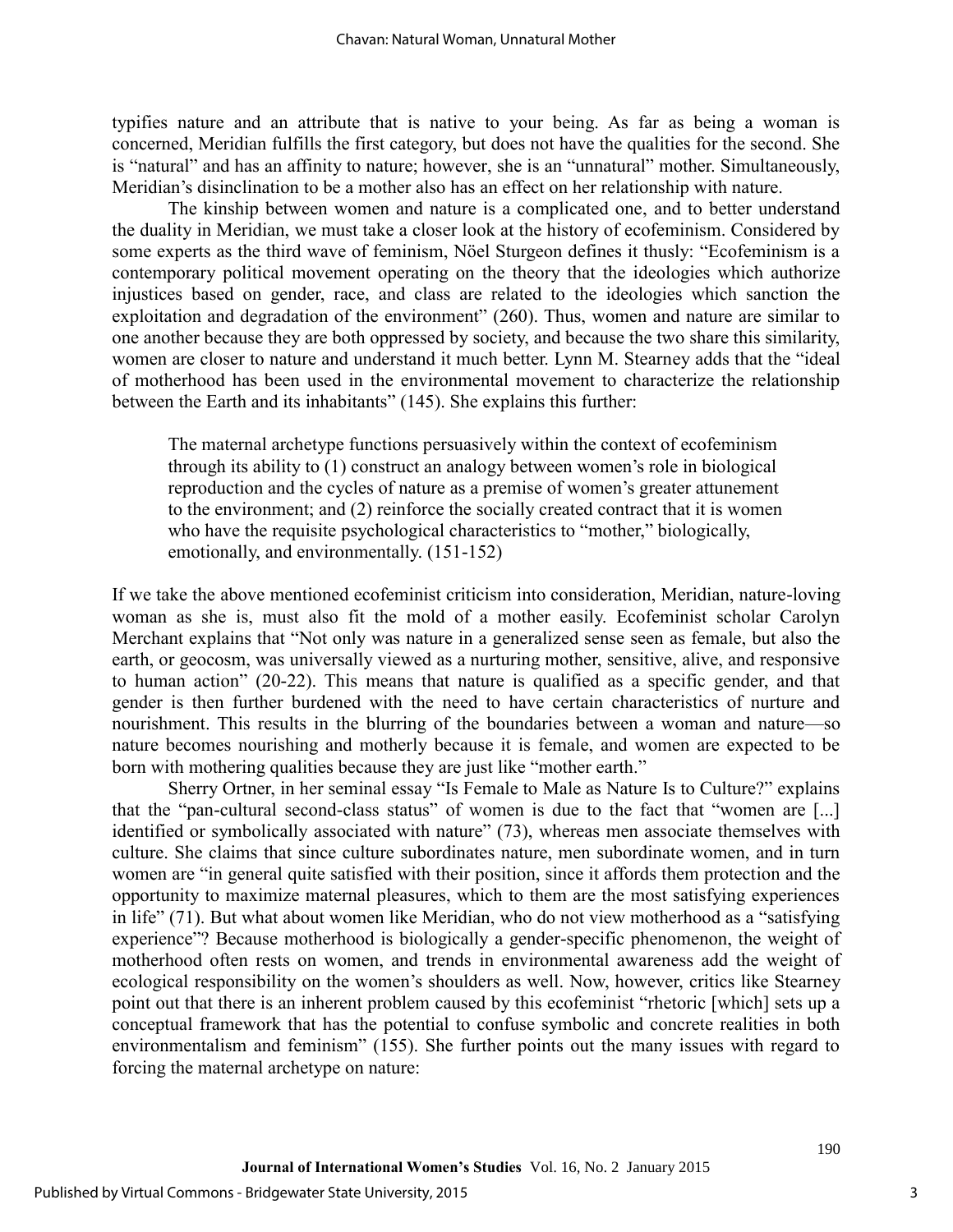The celebration of motherhood as the source of women's attunement to nature and as a feminine universal […] overemphasizes the place of motherhood in women's lives, and splits off women who are not mothers into a theoretical cul-de-sac. This construction of motherhood additionally promotes an identification of women as exclusively and essentially mothers, thereby diminishing other identities or other roles for women in the environmental movement, or in the world at large. (155)

The natural world and Meridian are intricately bound starting with her name, and Alice Walker provides us with several definitions of the word at the opening of the book:

me.rid i.an  $\lceil \ldots \rceil$ 

1. highest apparent point reached by a heavenly body in its course. […] 3. noon. […] 5. in geography, (a) a great circle of the earth passing through the geographical poles and any given point on the earth's surface. […]

6. (a) a place or situation with its own distinctive character

To add to her "geographical" first name, Meridian's last name is "Hill." While in her first year at college, Meridian has not filled her room with pictures of family, friends, or loved ones; rather her room is filled "with large photographs of trees and rocks and tall hills and floating clouds, which she claimed she *knew*" (27). Like "a place or situation with its own distinctive character," Meridian, the woman, does not fit into a stereotype and is unique.

Environmental literature scholar Charlotte Zoe Walker claims that *Meridian* is one of Alice Walker's greatest works which is often ignored because of her later publications<sup>4</sup>. She calls *Meridian* "one of the few successful literary depictions and explorations of the Civil Rights movement, even as much as its narrative is significantly embedded in nature in varying and sophisticated ways" (44). Because the Civil Rights movement is a major historical event, it becomes the highlight of the novel, and there is a chance that the reader ignores the strong ecofeminist undertones of the novel. Even if the protagonist of *Meridian* does not overtly identify herself with nature, Zoe Walker rightly claims that the novel "seems to be making the point that social justice and the environment are inextricably linked" (44). An argument can be made that Meridian's compassion towards the natural world is the reason why she fights for racial equality.

Both her activism and oneness with nature are qualities that Meridian inherits from her ancestors. Meridian's first revelation of racial inequality comes via her father, who acquires a piece of land from a Native American, works hard to make it plow-able, and wishes to give it back to the "Indians" because he thinks it belongs to them anyway. But before he can do that, the land is acquired by government officials who transform the burial mounds of the Sacred Serpent into a public park, "which […] was of course not open to Colored [people]" (49). Meridian mourns the loss of the Sacred Serpent mound because her family history is associated with it. Meridian's great-grandmother Feather Mae, "a woman […] of some slight and harmless madness [...] had fought with her husband to save the snake" (52) when he had decided to flatten the burial mound. Meridian has heard stories of her great-grandmother's closeness to the burial mound:

 $\overline{\phantom{a}}$ 

4

<sup>4</sup> Walker is best known for her critically acclaimed later novel, *The Color Purple* (1982), for which she won the Pulitzer Prize, and the book was also adapted for the big screen (1985) and a Broadway production (2005).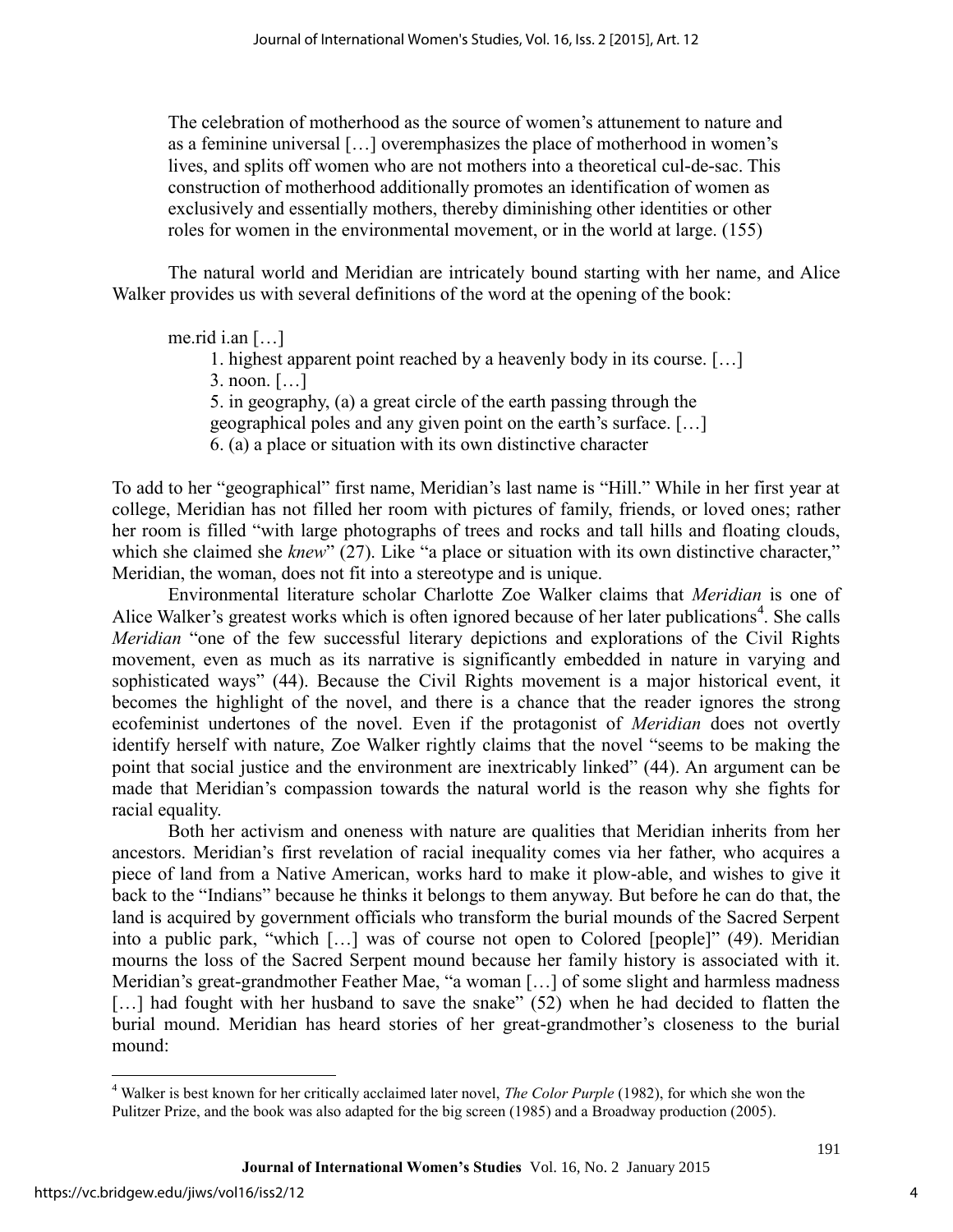She had liked to go there, Feather Mae had, and sit on the Serpent's back, her long legs dangling while she sucked on a weed stem. She was becoming a woman this was before she married Meridian's insatiable great-grandfather—and would soon be married, soon be expecting, soon be like her own mother, a strong silent woman who seemed always to be washing or ironing or cooking or rousing her family from naps to go back to work in the fields. Meridian's great-grandmother dreamed, with the sun across her legs and her black, moon-bright face open to the view. (51)

This description of Feather Mae is evocative of a naive woman who has spent her youth drowning herself in her surroundings to escape her inevitable future of marriage and motherhood. The emphasis on maternity is prominent in traditional black families, and Meridian is a part of a lineage of women in her family like her mother Gertrude or her great-grandmother Feather Mae, who have sacrificed their own wishes in order to dedicate themselves to the roles of wife and mother assigned to them by patriarchy. Meridian and her father share this inheritance, this "peculiar madness of her great-grandmother" (53) that urges Meridian to feel the same sense of "ecstasy" that her great-grandmother felt when she revisits the mound:

She was a dot, a speck in creation, alone and hidden. [...] [I]t was in her head that the lightness started. It was as if the walls of earth that enclosed her rushed outward, leveling themselves at a dizzying rate, and then spinning wildly, lifting her out of her body and giving her the feeling of flying. And in this movement she saw the faces of her family, the branches of trees, the wings of birds, the corners of houses, blades of grass and petals of flowers rush toward a central point high above her head and she was drawn with them, as whirling, as bright, as free, as they. (52-53)

This genealogically inherited quality makes Meridian wish to be spiritually one with nature, but an accidental pregnancy soon burdens her with the societal demands of motherhood.

When Meridian gets pregnant at the age of seventeen she marries Eddie, her child's father, only to realize that this life is not perfect for her. When she returns from the hospital and has to care for her baby, Eddie Jr., she finds herself exhausted. When her son cries in the middle of the night, Meridian "lurch[es] toward his crib" and thinks to herself if this "is what slavery is like" (65). Either due to postpartum depression or just plain frustration, Meridian soon begins to fantasize about killing her own son because that would mean she is free again. At the tender age of seventeen, due to the "ball and chain" effect of her son, Meridian realizes that parenthood is a sexist job, where society's expectations of a mother are very different from that of the father:

Eddie went to the restaurant, worked, came home (or did not come home), ate, slept, went off to school in the morning, *as before*. He loved his son, and was good to the child. He bought him the usual stupid presents, showed him off to his parents, took pictures every six weeks and even learned to change the baby's diaper—*though he denied this expertise when his friends came to visit*. [emphasis mine] (66)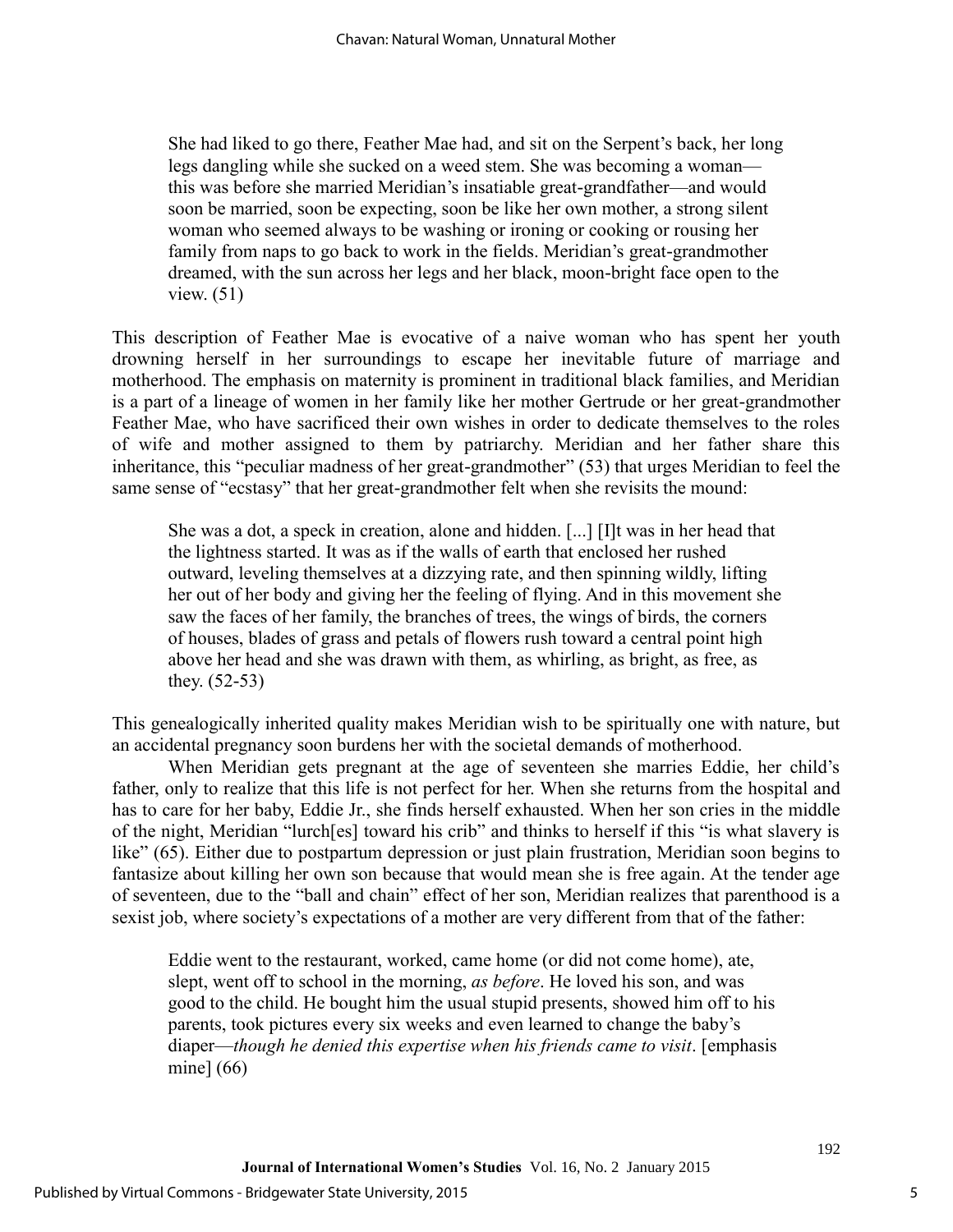Meridian notices that fatherhood is much simpler than motherhood and this is unfair to the mother. She is aware of the fact that while both Eddie and she have become parents, unlike him, she has to give up her education and become a full-time mother. While everyone who comes to visit her and the child assume that she loves him, Eddie has to pretend to be macho and deny his skillfulness with chores like changing diapers. Meridian becomes aware of this duality that Sherry Ortner explains:

[W]oman's body seems to doom her to mere reproduction of life; the male, in contrast, lacking natural creative function, must (or has the opportunity to) assert his creativity externally, "artificially," through the medium of technology and symbols. In so doing, he creates relatively lasting, eternal, transcendent objects, while the woman creates only perishables—human beings. (75)

It is perhaps this realization that makes Meridian wish to be defined as more than just a mother. Her rejection of the traditional role of a mother can also be seen in parallel to the critics' rejection of nature being a nurturing mother. Meridian's pregnancy is unplanned, and while her body is physically capable of bearing a child, she doesn't have the emotional conditioning of a mother. While their closeness to nature can be culturally used against women to allot them a subordinate position, Stacy Alaimo argues that "'nature,' dense with contested meanings, becomes a discursive nexus for feminist attempts to establish agency, self-determination, and reproductive control" (109). Similarly, Meridian attempts to carve a niche for herself, and we see her urge to have an individual impact on the world rather than just being a mother.

But life as a new mother complicates Meridian's kinship with nature and she does not feel about nature the same way she did when she visited the Serpent mound. When she would leave Eddie Jr. at her in-laws' and return home, Meridian would "put her feet up against the windowsill in the back bedroom." In these few moments of quiet and peace, Meridian would stare out the window that looked out into the "small enclosed back yard" and would never see "the pecan trees bending in the wind, or the blue colored sky, or the grass." Instead her mind would be drained and empty, "like the inside of a drum" (71). Alaimo claims that feminist theory attempts "to disentangle 'woman' from the web of associations that bind her to nature," in the process of which "nature is kept at bay—repelled" (4). Similarly, as Meridian internally wishes to remove herself from the role of a mother, she also removes herself from her love of nature.

It is also possible that Meridian's loathing of motherhood is a direct result of her own mother's derision toward her life as a mother. Gertrude Hill is a stellar example of the destructive result of motherhood on a woman's life. Meridian is sensitive to her mother's sense of failure with her own life and is filled with a sense of guilt "for stealing her mother's serenity, for shattering her mother's emerging self" (43). We are told that Mrs. Hill, before she was married, was a well-to-do teacher, and when she got married and had children, it spelled "the beginning of her abstraction":

She discovered she had no interest in children, until they were adults […] She learned to make paper flowers and prayer pillows from tiny scraps of cloth, because she needed to feel something in her hands. She never learned to cook well, she never learned to braid hair prettily or to be in any other way creative in her home. She could have done so, if she had wanted to. Creativity was in her, but

6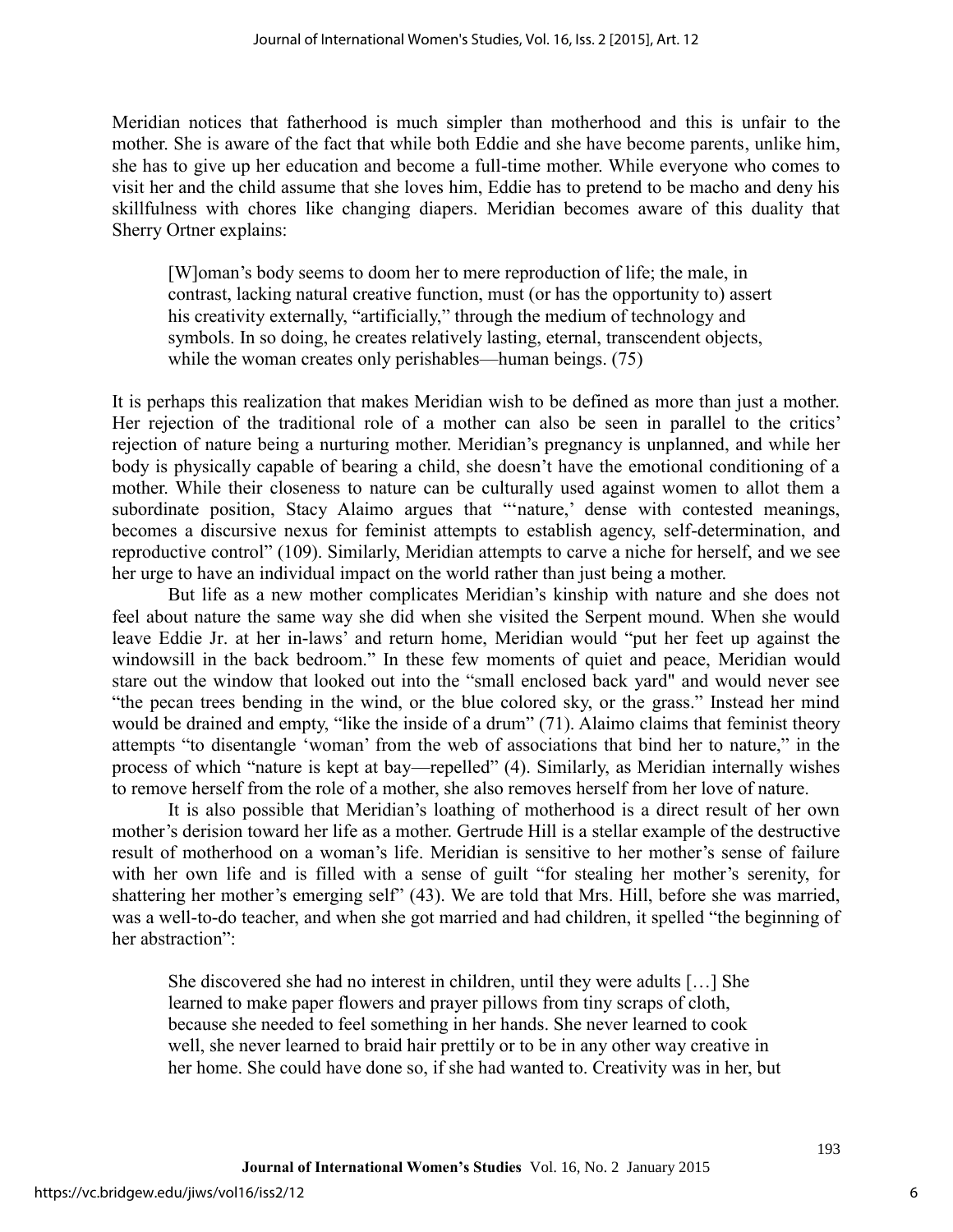it was refused expression. It was all deliberate. A war against those to who she could not express her anger or shout, "It's not fair!" (42)

Mrs. Hill has lived a life of suppression because she was "not a woman who should have had children" (40), and because the patriarchal society dictates that since most women's bodies are naturally capable of bearing children, that is the only reason for which they should live. Nagueyalti Warren explains this collective expectation by claiming that "in our society, there is a fundamental expectation that women make others instead of making themselves, and that women naturally want to sacrifice their own freedom in order to nurture children and husbands" (187- 188). This leads women to believe that they do not have a choice but to be mothers and wives. What most of them repress is the fact that it is men who are "the primary perpetrator of this myth," who cannot explain the logic behind it, but who know that they must "attribute the behavior to instinct and glorify the maternal role by calling it sacred" (Warren 188). This further compartmentalizes the role of women in society; it does so by muffling their voices and their natural tendencies and affixing them all with the same characteristic. So repressed is Meridian's mother that she even does not bother to complain about anything around her. But because she had an idea about who has caused her to stay in a fixed gender role, "she complained only about her husband, whose faults, she felt, more than made up for her ignorance of whatever faults might exist elsewhere" (76). Mrs. Hill does not understand why she is frustrated, and her feeling of inferiority stems from being aware of the myth of the perfect mother and not being able to live up to that standard. On the other hand, the mother archetype also marginalizes a woman by reminding her that she is inferior to a patriarchal standard, making the situation one that is next to impossible for women to conquer.

A similar argument is made by ecofeminist critics that demand a separation of gender and nature. Mrs. Hill suffers because she does not see herself fit into a pre-created mold, and later Meridian struggles with the same emotions but is personally capable of stepping out of it. The opinion of ecofeminist critic Stacy Alaimo is helpful to understand the angst of Mrs. Hill and Meridian:

In a dauntingly impermeable formulation, woman is not only constituted as nature, but nature is invoked to upload the propriety of this very constitution [...] A multitude of feminist demands have been met with the cocksure contention that woman's inferior role is—of course—"natural." The dual meanings of nature converse at the site of woman, fixing her in a vortex of circular arguments: woman is closer to nature and is thus inferior; woman is inferior because nature made her so […] Whereas men mark their own transcendent subjectivity by separating themselves from the natural world, women, seen as the embodiment of nature, are doomed to immanence and otherness. (2-3)

Having witnessed her mother's feelings of frustration and emptiness, Meridian begins to experience the same when her identity is narrowed down to that of a mother.

However, for all her unhappiness of this life, Meridian's marriage doesn't fall apart in a "cataclysmic" manner, but rather it happens in a way that "she hardly [notices] it" as Eddie slowly begins to spend more and more nights away from home (68). Eddie's disengagement with his married life produces a typically male reaction from him, as he begins to sleep with other women and assumes that "naturally, the baby would remain with [Meridian] (this was, after all,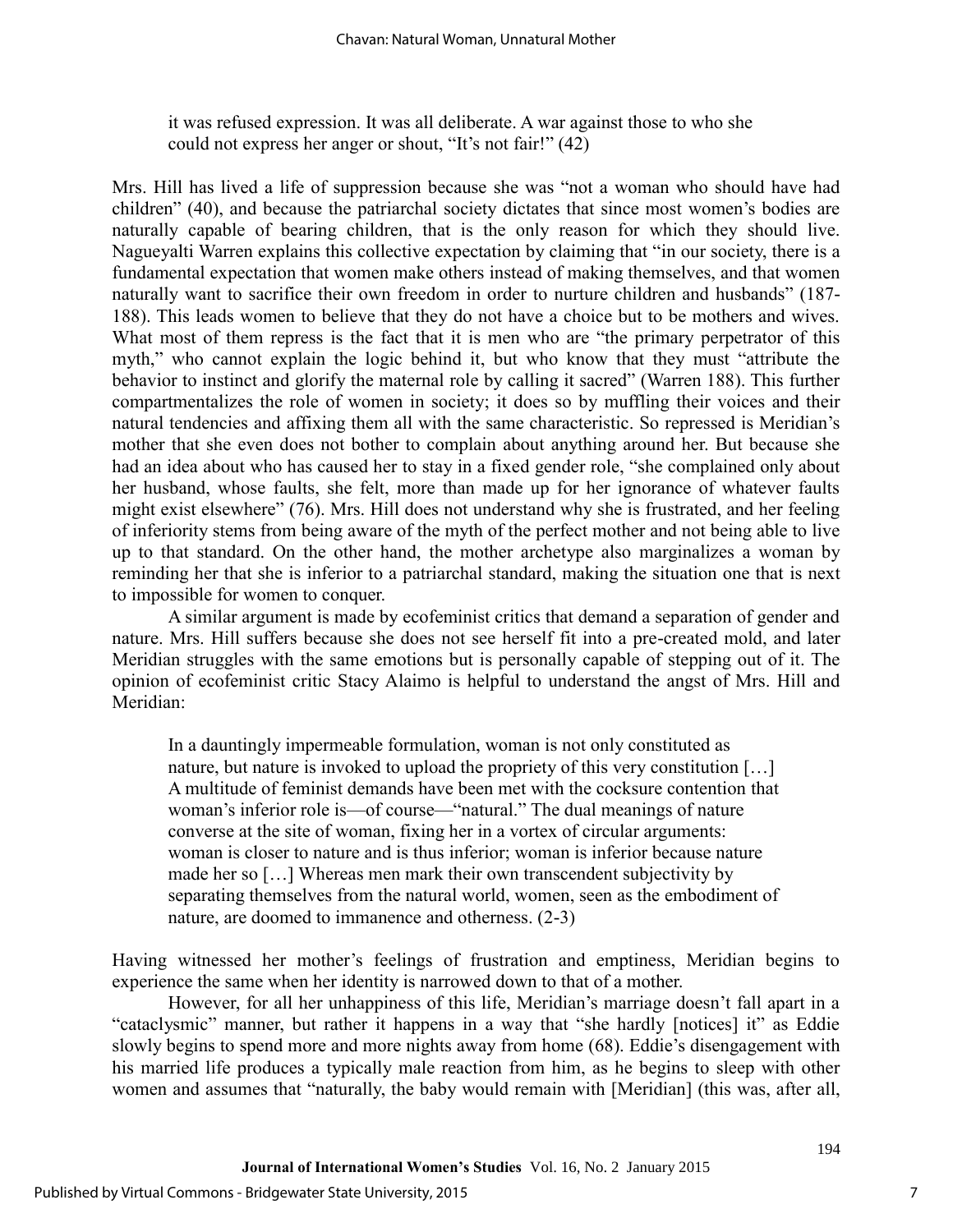how such arrangements had *always* gone), and he did not intend to see much more of either of them" (68). For many men, such removal of self from a marriage and parenthood comes easily, and Eddie is well aware of that. If he is to walk away from his wife and son, it would not be seen as unnatural, either to him or the people around him.

After battling suicidal thoughts and dreams of wanting to kill her son, Meridian gives up Eddie Jr. for adoption and decides to attend Saxon College on a scholarship. Here, although she has promised herself not to have sex, she sleeps with her friend Truman Held and gets pregnant. But she does not tell him that and instead makes her own decision to abort her fetus. By this time, Truman has begun to date a white Jewish woman, and a fellow activist, Lynne Rabinowitz. When Meridian is on her way to get an abortion, she sees Truman and Lynne in a car, and "from a distance, they both look white to her" (118). As a black woman, Truman has, for Meridian, crossed two levels of oppression—he is now, not just a man, but a white man.

Not only does Meridian decide to abort the baby, she also makes the drastic decision to tie her tubes, ensuring that the burden of motherhood can never hang itself on her neck. While she knows that she comes from a long line of women who "continue to face unbearable contradiction, because the conditions of motherhood have often required them—both figuratively and literally—to lay down their lives in an often vain attempt to save their children from overt and covert racial violence" (Stein 91), Meridian conquers her own body by aborting her child and decides to fight racism by other means. Freedom from the burden of motherhood and a reclamation of her own body allow Meridian to "translate her body from a sexual and maternal object into a political agent as she works to repossess southern lands and political rights for the disinherited southern folk" (Stein 108). By choosing a childless life, Meridian gives herself the opportunity to do bigger and better things for her people.

#### **Violence and the Sojourner**

While men can indulge in activities that build societies, women are relegated to reproducing. Giving birth and motherhood define the woman's identity, which in turn forces some to break out of that mold and do something other than just mothering. Sherry Ortner speaks of the inherent bias of these stereotypes where "male activities involving destruction of life [...] are often given more prestige than the female's ability to give birth, to create life" (75). And while she argues that it is not "the killing that is the relevant and valued aspect" of violence, but rather "the transcendental [...] nature of these activities, as opposed to the naturalness of birth" (75), the women who want to move away from traditional womanly roles can interpret the movement in a violent manner. My claim, then, is that Meridian and the other women in the novel shed their desires to become mothers and in the process also draw themselves away from the natural surroundings that they are associated with, which also results in outward and inward violence.

The two chapters on "The Wild Child" and "Sojourner" depict this movement of the women. The Wild Child is a thirteen year-old homeless girl who lives around the slums surrounding Saxon college. Wile Chile<sup>5</sup>, as the neighbors would call her, is exactly as her name suggests—untamed and savage, who "would be seen scavenging for food in the garbage cans, and when called to, she would run" (23). Wile Chile is compared to being "slipperier than a greased pig" with a "formidable odor" to boot. When Meridian finds out that Wile Chile is pregnant, she thinks of it as a challenge and she decides to take care of her. This nurturing

 $\overline{\phantom{a}}$ 

<sup>&</sup>lt;sup>5</sup> Walker, as well as critics, refer to this character as either "Wild Child" or "Wile Chile."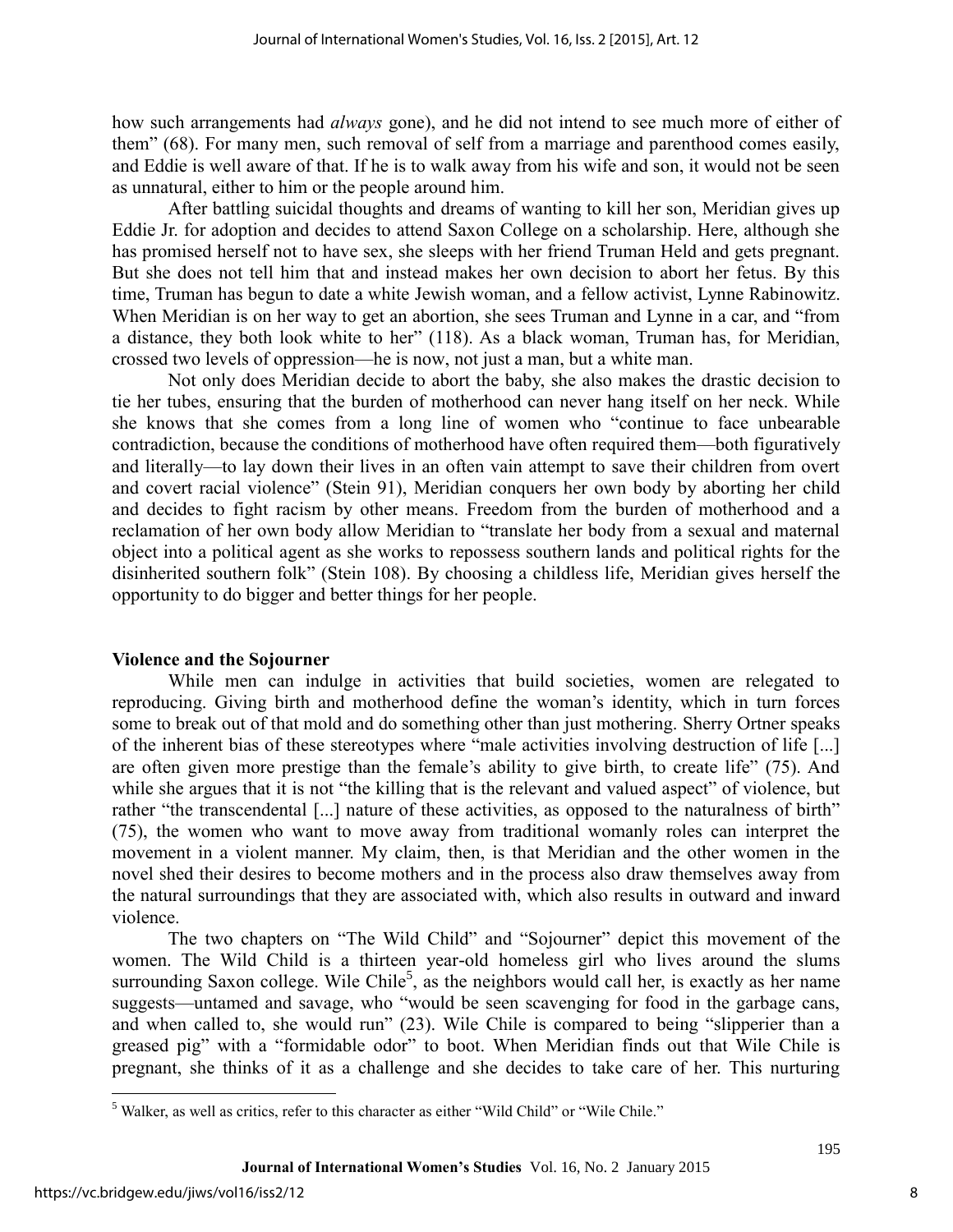characteristic of Meridian is related more to activism than her maternal side, as the first time she hears of Wile Chile is when Meridian is "canvassing for voters in the neighborhood" (24). Like one would hunt down an animal to trap it, Meridian lays down "bits of cake and colored beads and unblemished cigarettes" to tempt Wile Chile and finally manages to capture her. But Wile Chile's personality is not fit to be caged, and she spends her short time in the campus by shouting obscenities and showing off her uncouth behavior. Although Meridian tries to find her a place to stay, Wile Chile escapes only to be "hit by a speeder and [get] killed" (25). Ecofeminist philosopher Carolyn Merchant explains the two perceptions of nature as a feminine entity: "Central to the organic theory was the identification of nature […] with a nurturing mother: a kindly beneficent female who provided the needs of mankind in an ordered, planned universe. But another opposing image of nature as female was also prevalent: wild and uncontrollable nature that could render violence" (2). Especially in the case of Wile Chile, Meridian fulfills the image of the beneficent mother, while the chaotic and "uncontrollable nature" of the thirteen year-old results in violence, ending in her own death and the death of her unborn child.

The death of Wile Chile leads the reader to the chapter about the tree called Sojourner<sup>6</sup> that stands prominently at the center of the Saxon college campus. The "largest magnolia tree in the country" (31), the Sojourner becomes an important metaphor in *Meridian*. We are told that the Sojourner was planted by a slave called Louvinie, who could not smile, was not goodlooking, and whose only noticeable quality was the ability to spin yarns to entertain the children on the plantation. But one night, Louvinie's tale of horror resulted in the death of a faint-hearted child, and although it was accidental, the raconteur's tongue was cut at the root. Louvinie, afraid that without a tongue "the singer in one's soul was lost forever to grunt and snort through eternity" (34), took her tongue and planted it at the roots of the magnolia tree. Critic Rachel Stein states that "In African traditions, trees were believed to be intermediaries between human and natural worlds… [and] accordingly, the Sojourner tree bridges human and natural worlds and keeps alive Louvinie's spiritual resistance" (103). In fact, the Sojourner acts as a friend and confidante to the students on the college campus.

The Sojourner stands as a respite for young Saxon college girls who are worried about getting pregnant and jeopardizing their futures. Lynn Pifer opines that "Louvinie and the conjured image of Sojourner Truth serve as positive examples of women who use their tongue as weapons in the struggle for liberation" (4) and are therefore primary locations of relief in the lives of the young Saxon students. So mighty is the Sojourner's presence in the lives of the young girls that a May Day dance praying for their periods to come brings girls of all races and classes together. The Sojourner, as a figure of support for women and the symbol of the natural world, also has a diabolical history when it became the "only comfort and friend" for a girl called Mary who had a baby secretively and then "carefully chopped the infant into bits and fed it into the commode" (35). After Mary's crime was discovered she was locked into a room where she hung herself. Mary's own tale of horror parallels Meridian's and it hints at the possibility that Meridian's life could have had a similar devastating end, had she not chosen to let her son get adopted and attend Saxon.

And yet, in spite of its important role in the lives of the students of Saxon College, the Sojourner has a violent end. After the Wild Child is hit by a speeding vehicle and killed, the students of Saxon College come together to give her a respectable burial. But the authorities of

 $\frac{6}{6}$  The tree is obviously named after Sojourner Truth, the 19<sup>th</sup> century African American women's right activist and abolitionist, best-known for her speech on racial inequalities, "Ain't I a Woman?," delivered in 1851 at the Ohio Women's Rights Convention.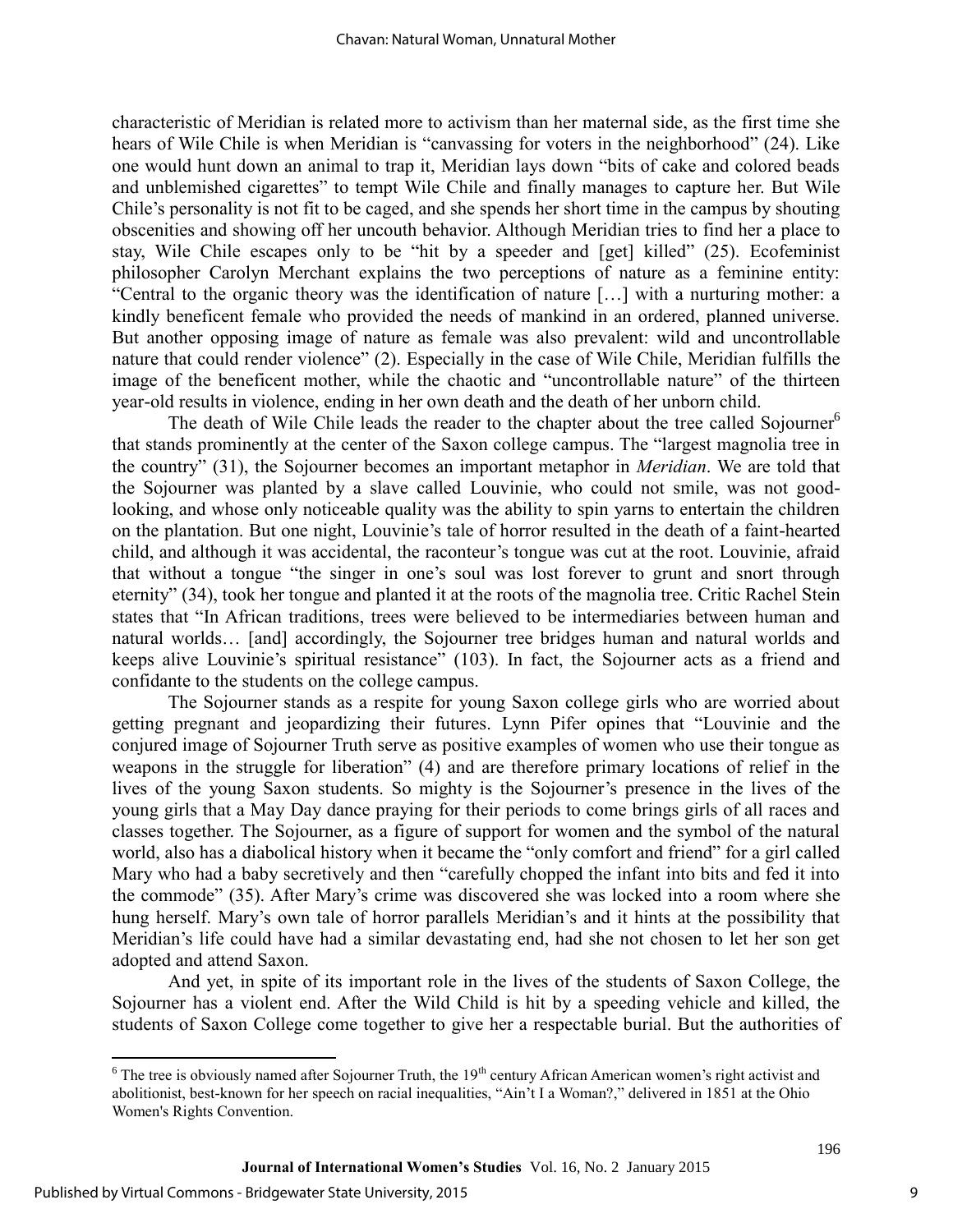the college refuse to admit the coffin into the chapel. The students then turn to the Sojourner tree and hold Wile Chile's funeral by the tree that is every girl's friend. Wile Chile's rejection into the chapel affects every girl and they see it as their own, coming together in a poignant moment and singing "We Shall Overcome" over the young girl's coffin. But the peaceful protest does not last for too long, as the aggravation of the girls reaches a peak:

That night, after The Wild Child was buried in an overgrown corner of a local black cemetery, students, including Anne-Marion, rioted on Saxon campus for the first time in its long, placid, impeccable history, and the only thing they managed to destroy was The Sojourner. Though Meridian begged them to dismantle the president's house instead, in a fury of confusion and frustration they worked all night, and chopped and sawed down, level to the ground, that mighty, ancient, sheltering music tree. (38-39)

The closeness that these girls feel to the tree and the comfort they get from its history results in violence toward it rather than against it. With this misdirected violence, Walker "seems to remind us that the relationship between women and nature is not simple, that women, like men, can react to oppression by turning their anger against that which they love, rather than against the oppressor" (Zoe Walker 47). Alaimo claims that "If woman's perceived proximity to nature is responsible for her oppression, then liberation, it would seem, is contingent on her distance from nature" (3-4). This could also explain why destroying the tree makes the women believe that they can get freedom from the oppressive authorities. The women identify with the tree, and it is a reminder of their closeness to the natural world; but now it also becomes a burden to them and seems oppressive in itself. By destroying it, the young women may believe they have moved away from nature, and hence moved away from oppression.

Meridian, who is inherently opposed to violence, begs the students to do differently. Instead, she directs this angst unconsciously to her internal self. Over the time that she spends as a student in Saxon college and even later, Meridian's health slowly begins to dwindle. The life of activism begins to have an effect on her and slowly she "[values] her body less, [attends] to it less" (97). She begins to lose her hair and even her vision sometimes blurs. The ecstasy that Meridian has previously experienced at the Serpent mound, she now experiences with bouts of paralysis that leave her with "astonished joy" instead of fear. Lying in bed and removed from nature, she "felt as if a warm, strong light bore her up and that she was a beloved part of the universe; that she was innocent even as the rocks are innocent, and unpolluted as the first waters" (124). This unexplained sickness happens at a point of time in Meridian's life where she is not particularly in touch with nature and has moved away from it just like she has moved away from her maternal life. The internally directed violence could be her mind's attempt to cope with her inability to fit with the traditional maternal role and the savage nature of activism.

#### **Finding an Alternate Identity**

Lynn Stearney believes that ecofeminism burdens women to have "an appropriate maternal attitude" with which we must care for nature. However, she asserts that "Environmental responsibility is gender-neutral" (156). Sherry Ortner also argues that in spite of woman's inherent closeness to nature, woman's "participation in culture are recognized by culture and cannot be denied." She urges the reader to notice that woman "is seen to occupy an intermediate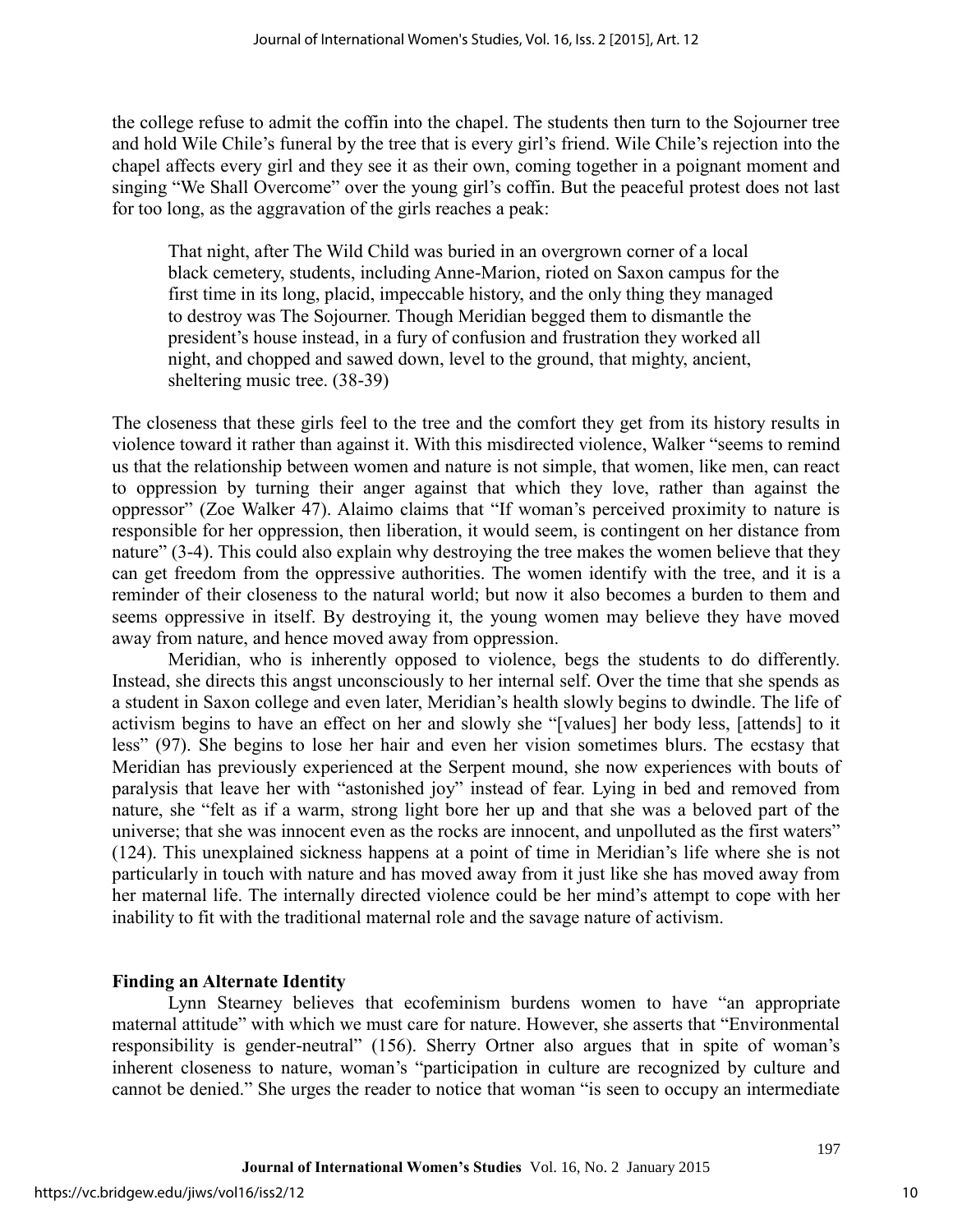position between culture and nature" (84). Meridian embodies this intermediate role by transforming into a person that lies halfway between man and woman. As she becomes more and more drawn into the movement, with her rejection of the stereotypical roles of womanhood, she slowly starts moving towards a more gender-neutral body. Towards the end of Walker's novel when Meridian enters a prison, the inmates are confused by her androgynous appearance and wonder to themselves: "Who was that person? That man/woman person with a shaved part in close-cut hair? A man's blunt face and thighs, a woman's breasts?" (233). Because she has refused to depend on any male figure, and is single, she has also forced her mind and body into masculinity. While societal expectations for most women are delineated with motherhood, Meridian tries to cross the gender line by shedding the "feminine" role carved by society. Meridian's tying of her tubes is a willful act through which she sends a message to society that she does not want to be treated as only a female capable of reproducing.

Descriptions of the protagonist also remind the reader that she struggles against patriarchy and gender stereotypes. Susan Danielson describes Meridian as someone whose "early pregnancy, marriage and separation from husband are filled with details of a young girl unable or unwilling to adjust to the roles delineated for her by her community" (319). Meridian's standing as a poor, black woman helps her to succeed in her struggle; she is a part of the group of activist women who "begin this political activism as advocates for African-Americans, the poor, or, less frequently, women," and with their position as "one of the few groups negatively affected by multiple forms of oppression, African-American women have" a better chance at seeing the interrelationships of these struggles (Hill Collins 217).

As a woman who has accepted her inability to commit violence, Meridian does direct her violence inward with her paralysis and figuratively kills her maternal self with abortion. Meridian further underlines her non-conformity to the usual "feminine" expectations and completes her transformation; she leaves Truman behind and goes off looking for more challenges as an activist. Although the book does not end with a brilliant sense of hope, it signifies the continuation of a woman's journey to reach a place where she is free from the bonds of gender stereotypes. Meridian ensures her neutrality of gender by giving up on her role as a mother and rebels for a better place for herself within society. Meridian, in her own nonconformist ways, opens the doors to a better understanding of women, whose identities go beyond being mothers.